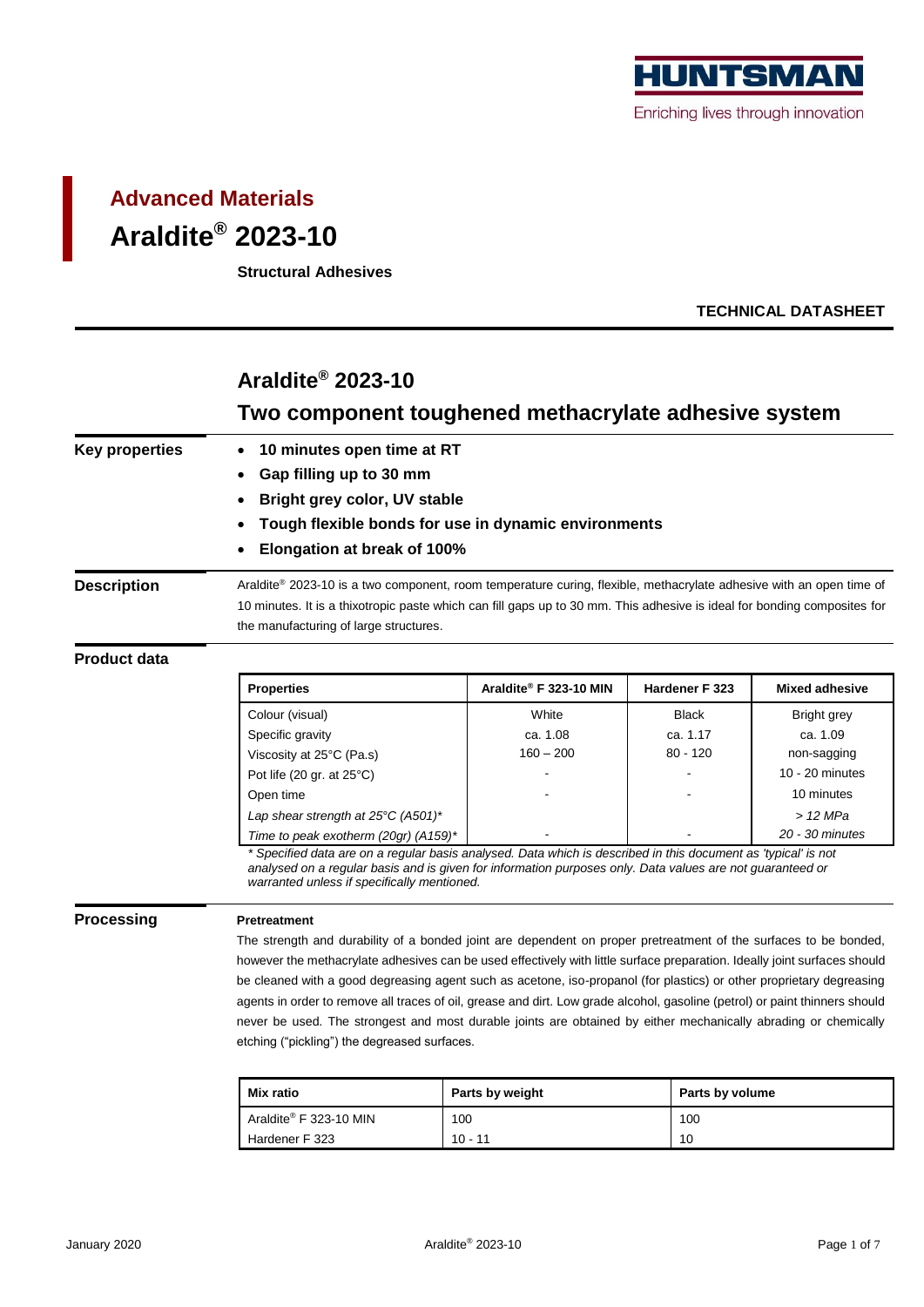

#### **Application of adhesive**

The resin/hardener mix may be applied manually or robotically to the pretreated and dry joint surfaces. Huntsman's technical support group can assist the user in the selection of a suitable application method as well as suggest a variety of reputable companies that manufacture and service adhesive dispensing equipment.

A layer of adhesive 0.25 mm thick will normally impart the greatest lap shear strength to the joint. The joint components should be assembled and secured in a fixed position as soon as the adhesive has been applied.

**Warning**: the cure reaction can generate a high amount of heat, it is not recommended to mix amounts above 200 Grams in a container at room temperature.

#### **Guidelines for application of the adhesive using cartridges**

This system is available in cartridges incorporating mixers and can be applied as ready to use adhesive.

Because of the high viscosity of the product, it is recommended to use a pneumatic dispensing gun.

General procedure for extrusion:

- Insert the cartridge in the coaxial gun (pneumatic gun recommended, e.g:*Sulzer–Cox AirFlowTM CCA 380B)*
- Balance the pistons: extrude adhesive until both components are visible (black hardener in the center of the
- co-axial outlet has to be seen)
- Assemble the static mixer on the cartridge and then extrude the adhesive

Remark: In case of manual gun application, the extrusion process may be eased by pre-heating (1 or 2 hours) the cartridge at 40°C, it is not recommended to exceed this temperature.

For more detailed explanations regarding surface preparation and pretreatment, adhesive joint design, and the dual cartridge dispensing system, visit [www.aralditeadhesives.com.](http://www.aralditeadhesives.com/)

#### **Equipment maintenance**

All tools should be cleaned with hot water and soap before adhesives residues have had time to cure. The removal of cured residues is a difficult and time-consuming operation.

If solvents such as MEK are used for cleaning, operatives should take the appropriate precautions and, in addition, avoid skin and eye contact.

| Temperature        | °C      | $10^{\circ}$ C | $23^{\circ}$ C | $40^{\circ}$ C |
|--------------------|---------|----------------|----------------|----------------|
| Cure time to reach | hours   |                |                |                |
| LSS > 1MPa         | minutes | 60             | 40             | 15             |
| Cure time to reach | hours   |                |                |                |
| LSS > 10MPa        | minutes | 70             | 45             | 25             |

#### **Typical times to minimum shear strength on sandblasted aluminium / contact pressure**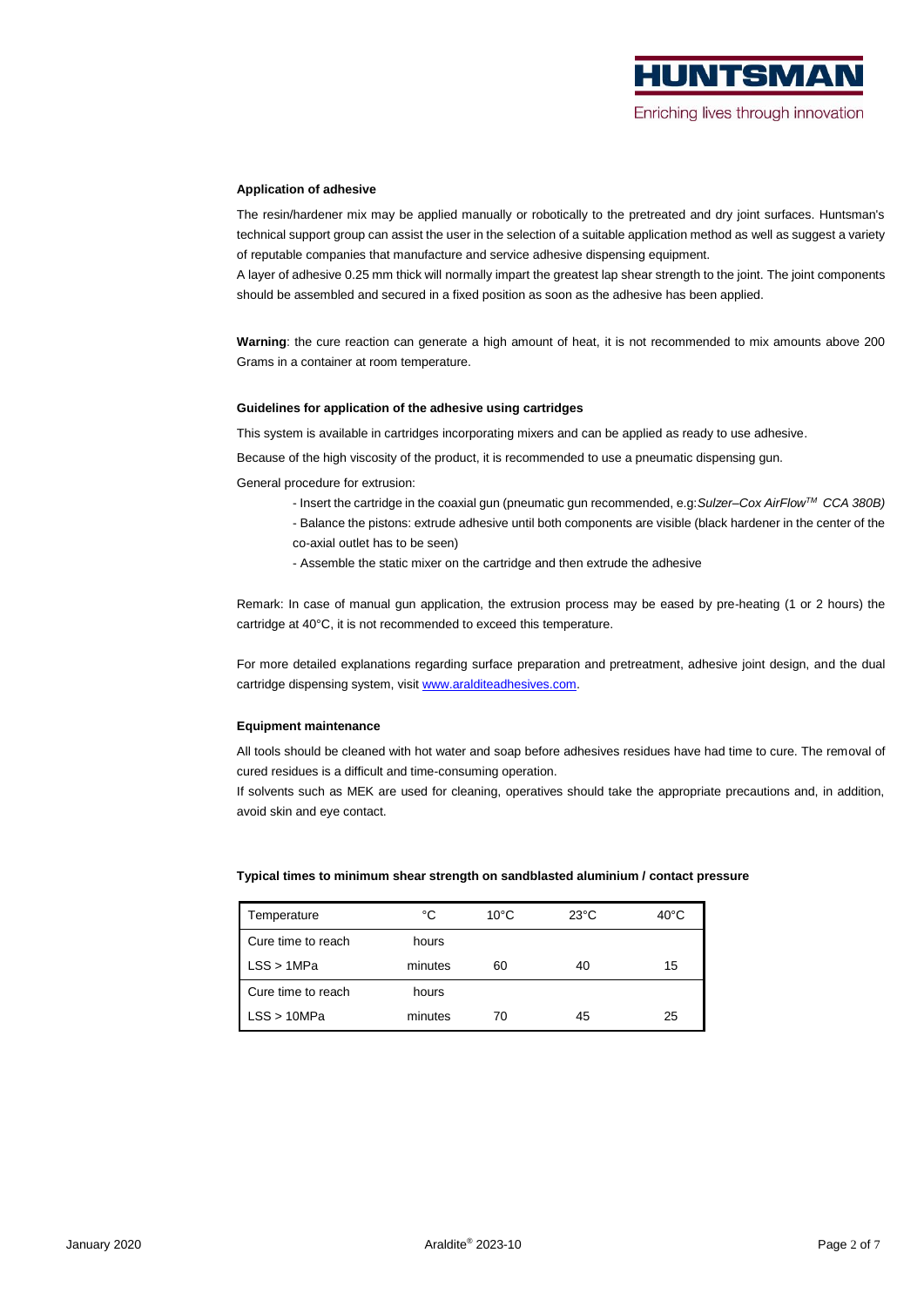# HUNTSMA

### Enriching lives through innovation

#### **Typical cured properties**

Unless otherwise stated, the figures given below were all determined by testing standard specimens made by lapjointing 114 x 25 x 1.6 mm strips. The joint area was 12.5 x 25 mm in each case.

The figures were determined with typical production batches using standard testing methods. They are provided solely as technical information and do not constitute a product specification.

#### **Average lap shear strengths of typical metal-to-metal joints (ISO 4587) (typical average values)**



Cured for 24 hours at RT and tested at 23°C, substrates sandblasted and degreased with acetone.

Note: Araldite® 2023-10 is not suitable to bond galvanized steel.

#### **Average lap shear strengths of typical plastic-to-plastic joints (ISO 4587) (typical average values)**

Cured for 24 hours at RT and tested at 23°C. Substrates abraded and degreased with isopropanol.



(\*): UP-GRP, SMC; PMMA, PVC, ABS, substrate failure observed.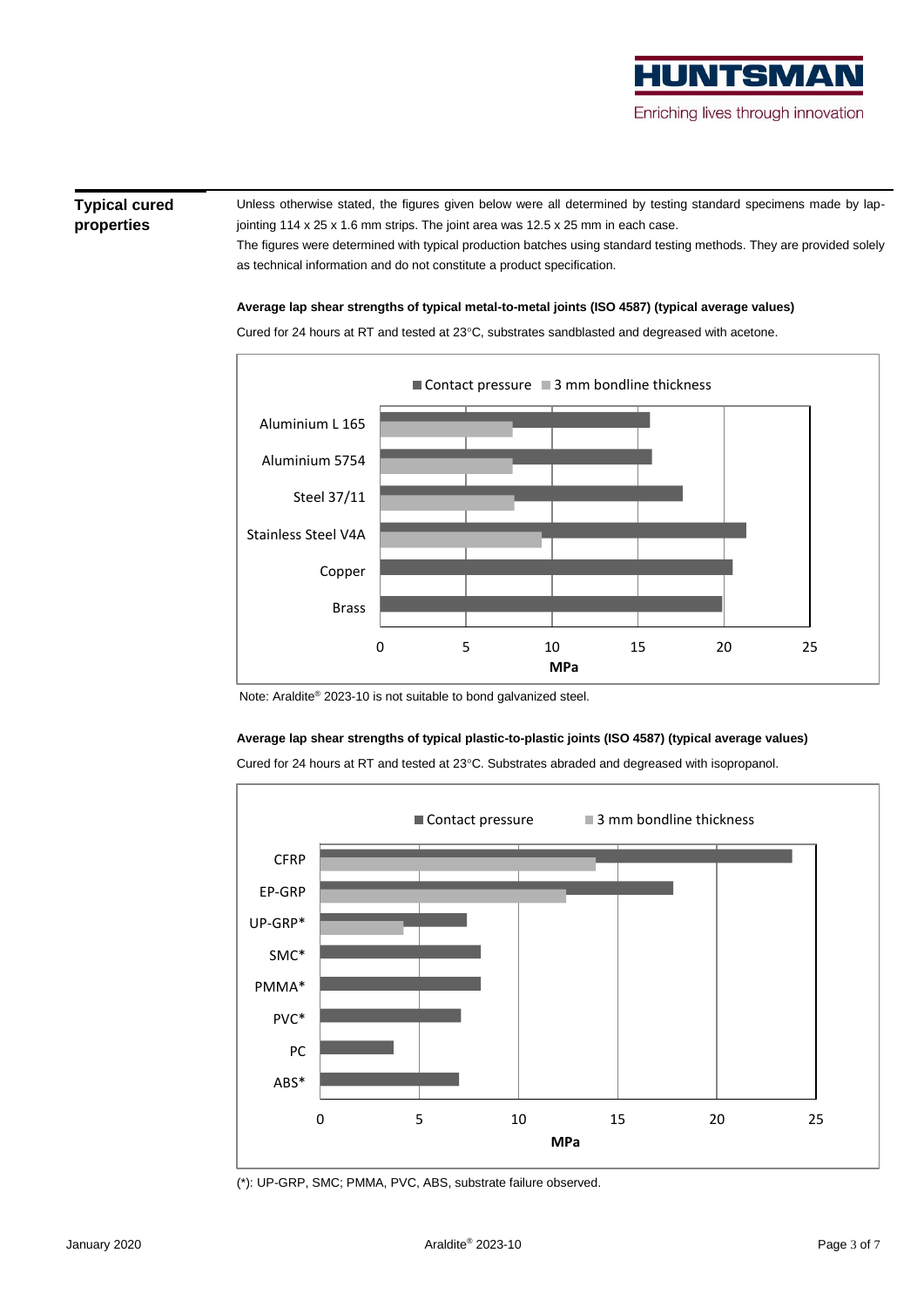

Enriching lives through innovation

#### **Yellowing under UV light (Typical average values)**

Cure 7 days at RT

No yellowing after 1000 hours Atlas Suntest XLS+ / 500 W/m<sup>2</sup>

#### **Glass Transition Temperature (DMA) (Typical average values)**

| Cure 7 days at RT |      |
|-------------------|------|
| Onset             | 46°C |
| Midpoint          | 77°C |

#### **Tensile Properties (ISO 527) (Typical average values)**

| Cure 7 days at RT and test at 23°C |               |  |  |  |
|------------------------------------|---------------|--|--|--|
| <b>Tensile Strength</b>            | 22 MPa        |  |  |  |
| Tensile Modulus                    | 700 - 800 MPa |  |  |  |
| Elongation at break                | ca. 100%      |  |  |  |

#### **Lap shear strength versus temperature (ISO 4587) (typical average values)**

On aluminium, pretreatment: sand blasting. Cure: 24 hours at RT.



#### **Lap shear strength versus tropical weathering (ISO 4587) (typical average values)**

Aging at 40°C / 92% RH. Cure: 7 days at RT. Test at 23°C

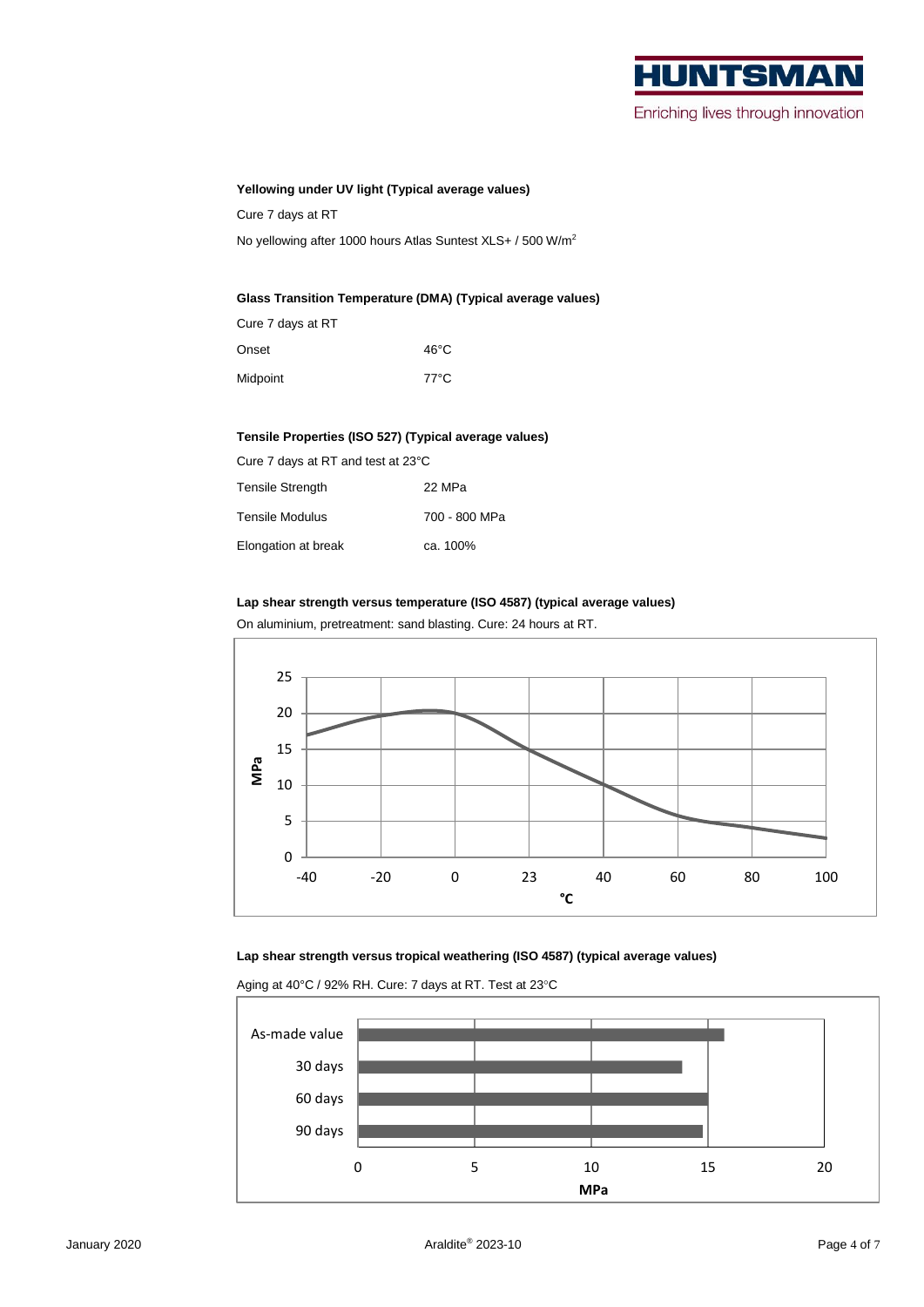

#### **Lap shear strength versus immersion in various media (ISO4587) (typical average values)**

Cure: 7 days at RT Tested at 23°C.

Lap Shear Strength was determined after immersion for 30, 60 and 90 days at 23°C.



#### **Lap shear strength versus heat ageing and thermal cycling (typical average values)**

Cure: 7 days at RT. Test at 23°C

Thermal cycling 100 cycles ( 2h -30°C / 1 h up to 70°C / 2h 70°C / 1h down to -30°C)

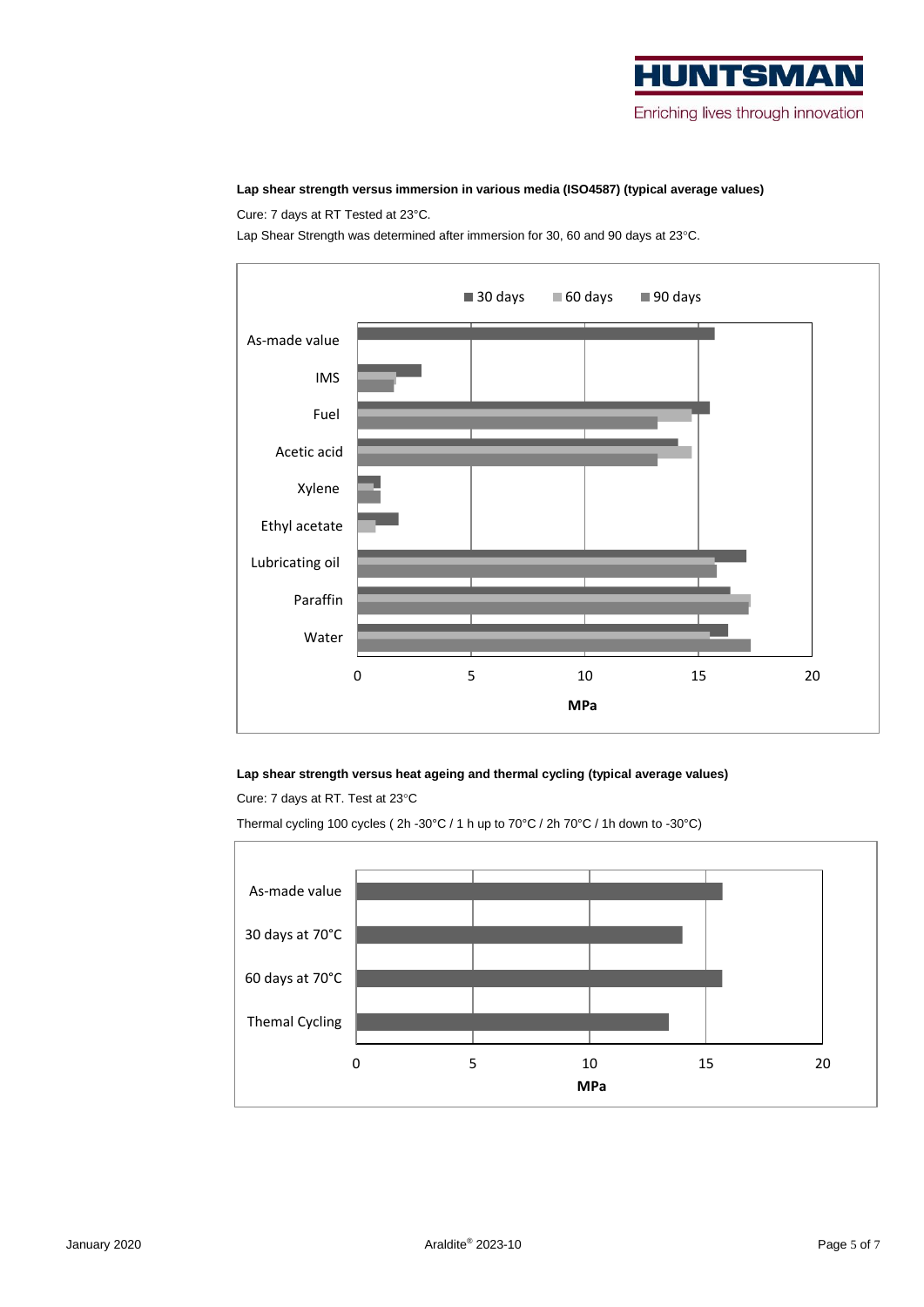

#### **Lap shear strength versus Cataplasma ageing (typical average values)**

Cure 7 days at RT - Cataplasma according to ISO 9142/E2 - Test: at 23°C

Metals sandblasted and degreased / plastics abraded and degreased



<sup>(\*):</sup> UP-GRP: substrate failure observed